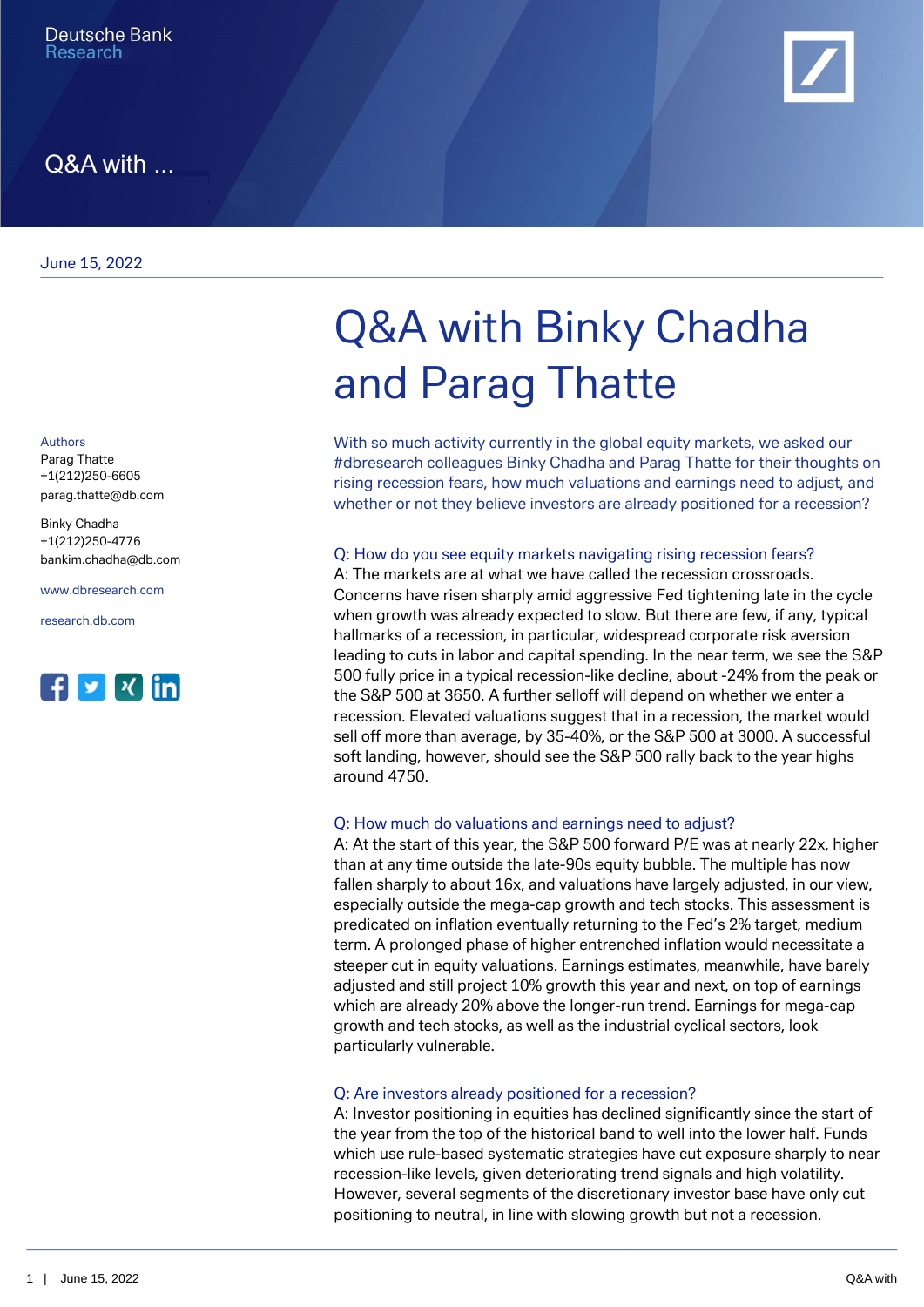

# Q&A with Binky Chadha and Parag Thatte

Moreover, flows into equity mutual funds and ETFs have been robust and household equity allocations remain high despite the market selloff.